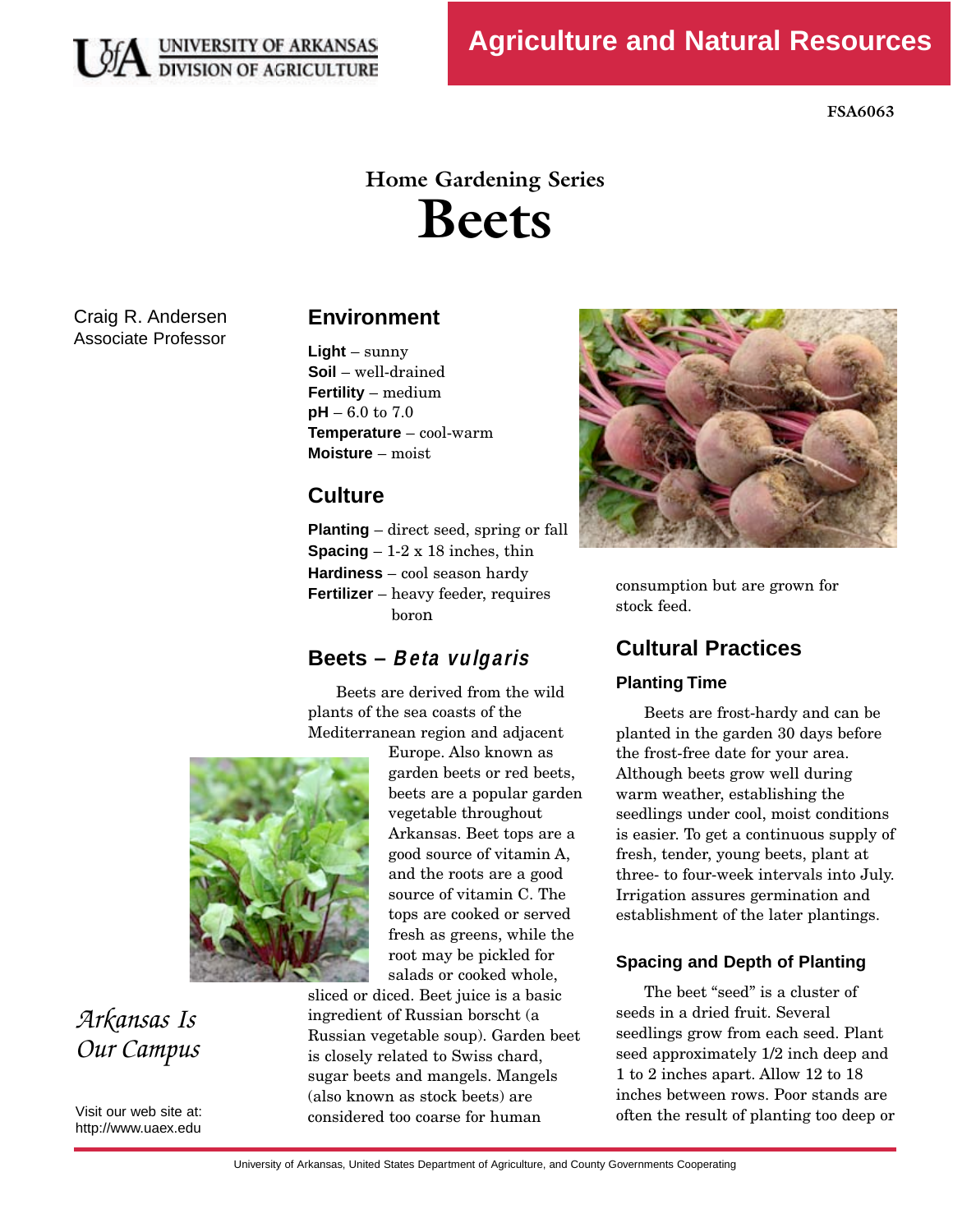#### **Cultivars**

| Variety           | Days to<br><b>Maturity</b> | Seed/100 Ft<br>of Row | <b>Disease</b><br><b>Resistance</b><br>or Tolerance | <b>Remarks</b>                                                                                                     |
|-------------------|----------------------------|-----------------------|-----------------------------------------------------|--------------------------------------------------------------------------------------------------------------------|
| <b>Ruby Queen</b> | 54                         | 2 oz                  | DM(R)                                               | Round beet, deep red color, good quality and yield.                                                                |
| Detroit Dark Red  | 68                         | 2 oz                  |                                                     | Deep red, good yield and quality.                                                                                  |
| Red Ace           | 53                         | 2 oz                  | CLS, PM, DM,<br>DR, $RZ(T)$                         | Globe-shaped, smooth red interior. 14-inch tops green<br>with red tinge. Sweet honey flavor. Bolting tolerant.     |
| Bull's Blood      | 58                         | 2 oz                  |                                                     | Dual-purpose beet. Leaves great for salad; root good at<br>baby and full size. Dark red foliage, red-striped root. |
| Golden Beet       | 50                         | 2 oz                  |                                                     | Dual-purpose beet. Golden beet that doesn't bleed. Tops<br>taste like spinach.                                     |
| Cylindra          | 60                         | 2 oz                  |                                                     | Unique long root $(2" \times 8")$ that is excellent for slicing.                                                   |
| Golden Detroit    | 55                         | 2 oz                  |                                                     | Large, round orange roots that do not bleed when cooked.                                                           |

 Abbreviations: **CLS**: Cercospora Leaf Spot; **DM**: Downy Mildew; **DR**: Dry Rot; **PM**: Powdery Mildew; **RZ**: Rhizoctonia **(R)**: Resistant; **(T)**: Tolerant

the crusting of heavy soil after a rain. The seedlings different sizes and ages of seedlings. Hand thinning is usually necessary. Thin the seedlings to 2 to 3 inches apart. If thinning is delayed until the plants are 3 inches high, those removed may be cooked as greens similar to spinach. Some cooks leave the small greens similar to spinach. Some cooks leave the small roots (usually about the size of a marble) attached to the greens.

#### **Care**

Frequent shallow cultivation is important<br>because beets compete poorly with weeds. Hand weeding and early, frequent and shallow cultivation are the most effective methods of controlling weeds in the row because beets are extremely shallow rooted. Deep cultivation after the weeds are large damages the beet roots. Like most root crops, beets need a fertile soil (especially high in potassium) for vigorous growth. Keep your beet plants well supplied vigorous growth. Keep your beet plants well supplied with moisture.

#### **Harvesting**

Beets can be harvested whenever they grow to<br>the desired size. Beets need about 60 days to reach  $11/2$  inches in diameter. This size is often used for cooking, pickling or canning as whole beets. Beets enlarge rapidly to 3 inches with adequate moisture. and space. They may be stored in a polyethylene bag in a refrigerator for several weeks or in a root cellar if dug before the ground freezes in the fall. Cut the tops off the beets 1 inch above the root. Beets store best at off the beets 1 inch above the root. Beets store best at 32 degrees F and 95 percent humidity.

# **Frequently Asked Questions**

- **Q. What causes the beets in my garden to develop tops but not roots?**
- A. The most frequent cause for beet plants failing to develop roots is overcrowding due to improper thinning.
- **Q. What causes my beets to have internal black spots and many bottom leaves to die?**
- A. Beets are a relatively high feeder of the element boron. Applying one tables poon of household borax dissolved in a 12-quart pail of water along 100 feet of row alleviates this condition. If the soil is acidic, lime it according to a soil test. Too much is acidic, into it according to a soil test. Too matri boron can be toxic to subsequent crops.

#### **Q. Is it practical to grow sugar beets to make sugar at home?**

A. No. Special equipment for juice extraction and great amounts of energy for evaporation are great amounts of energy for evaporation are required to make beet sugar.

#### **Q. What causes beet roots to fail to enlarge and often become woody?**

A. High temperatures, low moisture and slow growth roots. To have enlarged and high-quality beet roots, they must muture under ideal temperatures, modroots. To have enlarged and high-quality beet roots, erate fertility levels and have adequate moisture.

#### **Q. Are beet tops good to eat?**

A. Yes. Beet tops are prepared like other types of greens, such as collards or turnips, and have a distinctive flavor. distinctive flavor.